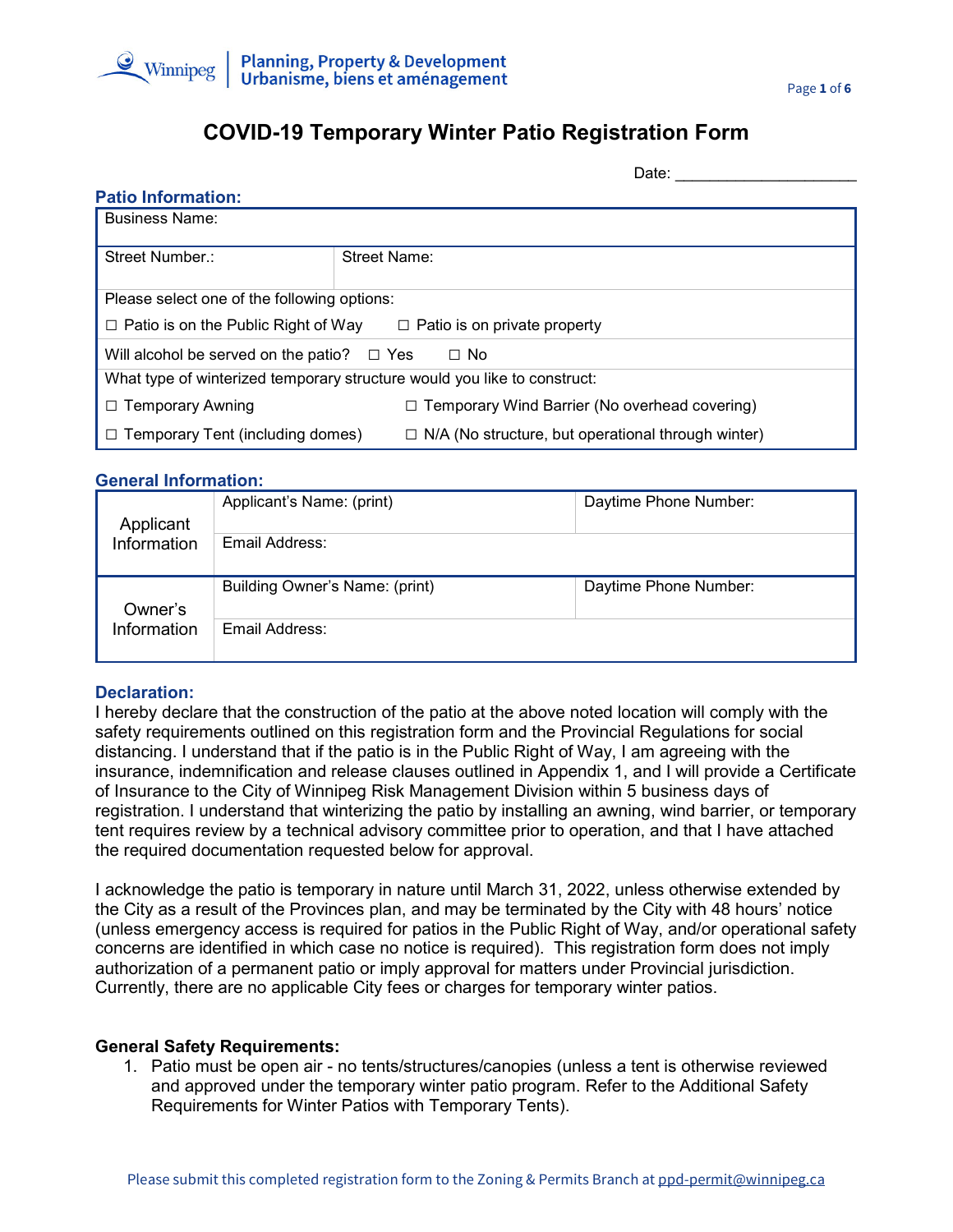

- 2. Patios with 60 persons or less shall be provided with one or more means of egress (minimum of one  $-3'$ - 0" (900mm) opening or swing gate).
- 3. Patios with greater than 60 persons, shall provide two remote means of egress (minimum of two – 3'-0" (900mm) openings or swing gates that open out from the patio).
- 4. A fence surrounding the patio is required if alcohol is being served.
- 5. Fences must be secured without damaging or drilling into the sidewalk, roadway or curb.
- 6. Patio umbrellas, planter boxes, signs, sandwich boards, etc. must not overhang or extend beyond the fenced area.
- 7. Patio must be 19'-8" (6 m) back from a bus stop if any.
- 8. Patio must not extend in front of adjacent tenant spaces.
- 9. There must be access to a fire extinguisher inside or outside the building, and 3'-3" (1 m) clearance for the fire department connection.
- 10. The organization of tables, seating and access must accommodate a wheelchair.
- 11. Fence and all furniture within the patio must be equal to or less than 3'-3" (1 m) in height
- 12. Business name and logo may appear on fencing, but other banners and signs are generally prohibited.
- 13. The size of patio should be limited as necessary to minimize disturbance where there are nearby residential dwellings. Sound levels are not to exceed 60d Ba.
- 14. All cooking must take place inside within the licensed area.
- 15. No open-air fires (bonfires, no solid fuel permitted) allowed within the patio, however enclosed gas radiant heaters can be used as per manufacturer's instructions.
- 16. The patio area shall be set back from the face of the curb by a minimum of 1'-8" (0.5m).
- 17. In an emergency maintenance/repair situation the patio elements will be removed by others to allow for the maintenance/repair activities. In a non-emergency maintenance/repair situation notice will be provided to the applicant to have the patio elements removed to allow for the maintenance/repair activities.
- 18. Propane or electric heaters are acceptable. If using propane in a tent, additional safety requirements apply. Refer to the additional winter safety requirements for temporary patio tents for details.
- 19. Propane shall be stored outdoors at all times, as per CAN/CSA B149.2 Propane Storage and Handling Code requirements. Contact Fire Prevention at 204-986-8200 for further details.
- 20. If using electric heat, the heater should be used as per manufacturer's instructions and maintained in an area one meter from combustible material. Electric heaters should not present a trip hazard and should be plugged directly into the source or into an extension cord that is rated for the appliance and approved by ULC or CSA.
- 21. Electrical cables on the ground shall be placed in trenches or protected by covers to prevent damage by traffic.
- 22. Heaters must be placed 5'-0" (1.524 m) from any combustible material.
- 23. Shelter material shall meet CAN/ULC S109 and NFPA 705 (formerly NFPA 701) "Flame Tests of Flame Resistant Fabrics and Films".
- 24. Shelter material must be transparent/translucent.
- 25. Business name and logo may appear on shelter material, but other banners and signs are generally prohibited.
- 26. Winter patios must be a minimum of 4'-3" (1.3 m) to approaches to allow for snow clearing.
- 27. A clear path of pedestrian travel of 7'-2" (2.2 m) minimum must be maintained on the sidewalk for snow clearing.
- 28. The patio area shall be set back from the face of the curb by a minimum of 4'-11" (1.5m) for storage of snow.
- 29. Building owner must remove snow from around the patio perimeter.
- 30. Building owner must maintain a safe walking surface free of snow by mechanical removal and use of abrasives.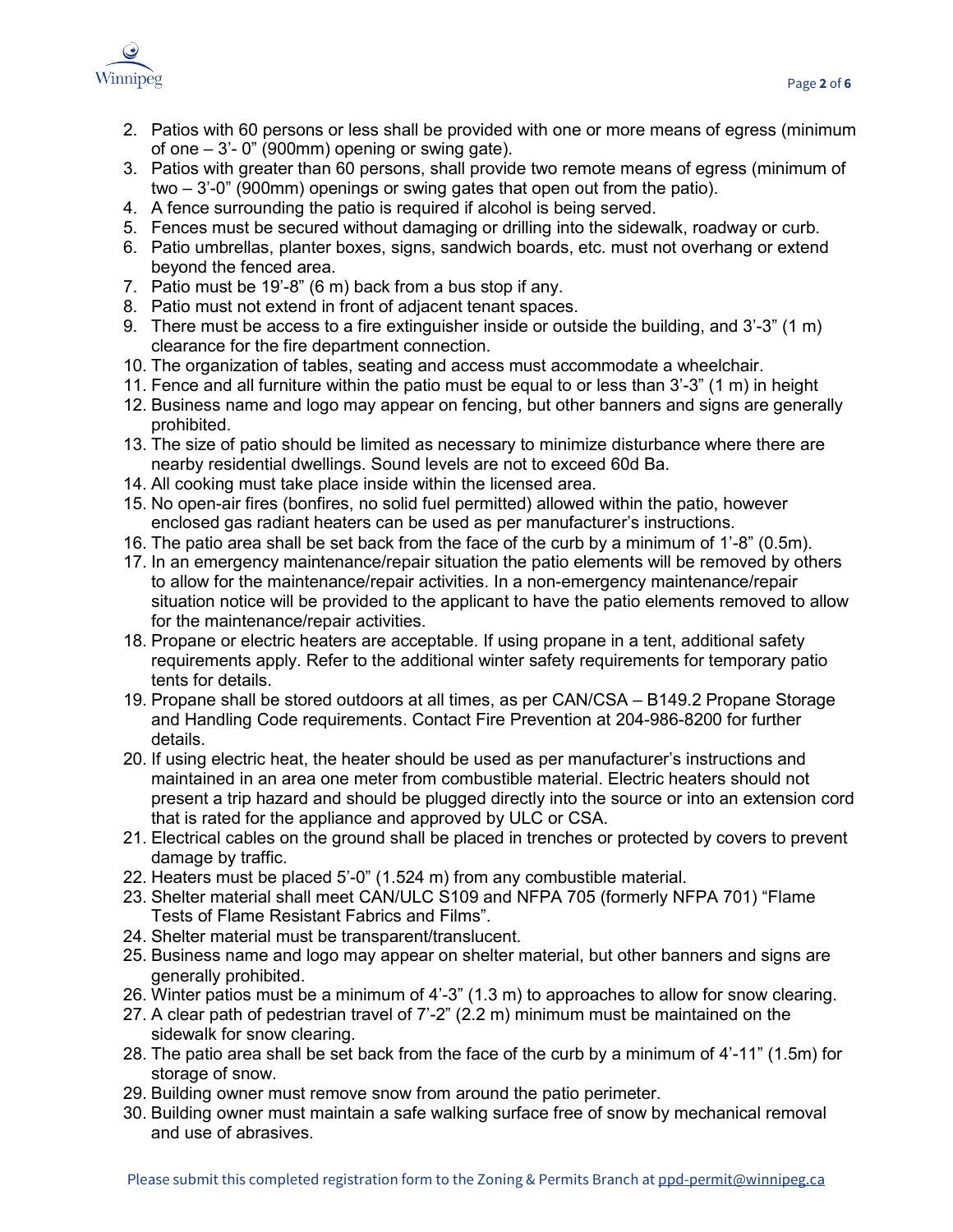

- 31. Building owner is responsible for the removal of windrows at patio entrances and exits resulting from sidewalk snow clearing by the City.
- 32. Wind barriers must be equal to or less than 6'-0" (1.8 m) in height.
- 33. Awnings must be a minimum height of 8'-2" (2.5 m) above the ground.
- 34. Building owner must regularly inspect and remove accumulated snow from awnings or overhead tent surfaces to prevent stress on the structure.
- 35. According to Manitoba Health, the construction of any tent or other structure (such as an awning/wind barrier) would be considered an enclosed public space or indoor workplace if more than 25% of its total floor area is covered from above by a roof canopy or other physical barrier that is capable of excluding rain; and more than 50% of its perimeter is more than 50% enclosed. For more information on what constitutes an enclosed public space please refer to the Non-Smokers Health Protection and Vapour Products Act: (C.C.S.M. c. N92) Sect 4(1) –(5) web2.gov.mb.ca/laws/regs/current/ pdf-regs.php?reg=174/2004

### **Additional Safety Requirements for Patios in the Right of Way:**

- 36. Patios are not permitted on two-lane roads.
- 37. Patios in the curb lane are only permitted in locations where parking is allowed at all times of day. Locations like Portage Avenue where parking is prohibited during peak periods are not permitted.
- 38. Patios cannot encroach into existing loading zones.
- 39. Patios cannot be located on streets with a speed limit over 50 km/h.
- 40. Patios cannot be within 29'-7" (9m) upstream of stop signs, traffic signals.
- 41. Patios cannot be within 9'-10" (3m) of an intersection.
- 42. A post with a hazard marker sign must be added to the outside corner of the patio facing oncoming traffic. The hazard marker sign (reference WA-36R from the Manual of Uniform Traffic Control Devices for Canada) should face traffic approaching the patio and be located on the post such that the bottom edge of the sign is no more than 3'-3" (1 m) above the boardwalk.
- 43. The side of the patio adjacent to traffic must end a minimum 3'-3" (1 m) from the edge of the adjacent travel lane.
- 44. The top of the patio must be level with the top of the curb where pedestrians cross back and forth from the patio to the sidewalk/boulevard.
- 45. A fence with a height equal to 3'-3" (1 m) must separate the patio from the roadway. Note that winterized patios allow for taller wind barriers. Refer to winter patio safety requirements for details.

### **Additional Safety Requirements for Winter Patios with Temporary Tents (including domes):**

- 46. Tents must be 900 sq. ft. or less. If grouped [i.e. less than 6'-0" (1.8 m) apart, the tent area will be measured cumulatively. Tents greater than 900 sq. ft. must apply for a special event permit by completing the Commercial Alterations Design Summary application form.
- 47. Radiant heaters cannot be used inside of tents.
- 48. Location and use of fuel fired heating equipment requires the approval of the Department of Labour 204-945-3373. All fuel sources shall be located outside the tent.
- 49. Tents shall have one (1) side open or shall be provided with at least one (1) exit. Note: Tents with an occupant load of more than 60 persons shall be provided with two (2) exits that swing out. Exits cannot swing into the right of way.
- 50. Minimum size of an exit shall be 2'-8" x 6'8" (810 mm x 2030 mm). Note: The total required width of exits shall be based on 6.1 mm/person.
- 51. Where more than one (1) exit is required, exits shall be placed remotely and separated by a distance of not less than one-half the diagonal dimension of the floor area.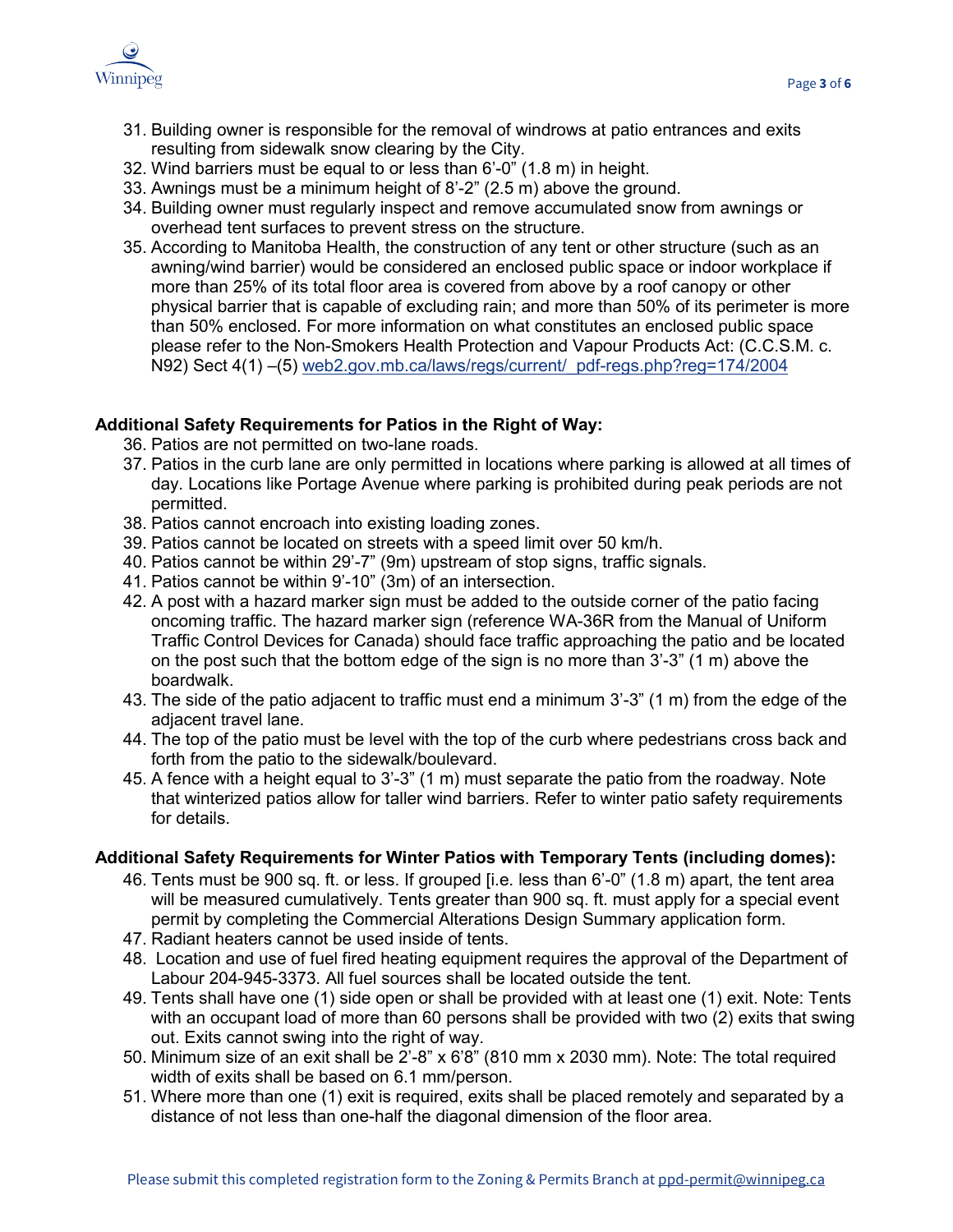

- 52. If the occupant load of the tent exceeds 60 persons and the tent is illuminated by electric lighting, then emergency lighting must be provided for the main exit routes and aisleways.
- 53. If the occupancy load of the tent exceeds 60 persons or if the lighting levels are below that which would provide easy identification of the exits, then exit signs must be provided over all exit doors. The exit signs must be illuminated continuously while the tent is occupied. Exit sign illumination may be from either inside or outside of the sign.
- 54. Tents shall not be erected closer than 10'-0" (3 m) to other existing structures on the same property, and must not be erected closer than 6'-0" (1.8 m) to each other.
- 55. The ground enclosed by a tent for not less than 10'-0" (3 m) outside of such structure shall be cleared of all flammable materials.
- 56. Electrical cables on the ground, in areas used by the public in a tent, shall be placed in trenches or protected by covers to prevent damage by traffic.
- 57. Each tent shall be provided with a minimum of one Type 2A10 BC (Dry Chemical) extinguisher.
- 58. Smoking and open flame devices shall not be permitted in a tent while occupied by the public. Post "NO SMOKING" signs.
- 59. Tent material shall conform to CAN/ULC-S109, 'Flame Tests of Flame-Resistant Fabrics and Films' while domes shall conform to CAN/ULC-S-102 'Test for Surface Burning Characteristics of Building Materials and Surfaces' or proven equivalent.

**NOTE:** Operation of all patios must comply with all current, and any future, provincial health emergency orders. This includes compliance with all physical distancing, occupancy limits, mask, and proof of immunization requirements.

### **Required Documentation Checklist (Winter Patios):**

Please submit the following documentation where applicable for review and approval. Note that hand drawings are acceptable and an Engineer/Architect is not required.

- □ **Material Certification** Certification document from the manufacturer/supplier confirming the shelter/tent material meets CAN/ULC-S109 and NFPA 705 (formerly NFPA 701) "Flame Tests of Flame Resistant Fabrics and Films", or the dome material conforms to CAN/ULC-S-102 'Test for Surface Burning Characteristics of Building Materials and Surfaces' or proven equivalent.
- □ Site plan Including the size of structure, distance from the structure to the building/other structures on the site, property line, sidewalk/roadway, and demonstration of all safety requirements being met through dimensioning the plan where applicable.
- **Floor plan** Including the exit locations, proposed seating layout, placement of exit signs (where applicable), type of heating and location of heating within the tent, and demonstration of all safety requirements being met through dimensioning the plan where applicable.
- **Elevations** Including any proposed design detailing (e.g. logo), and demonstration of all safety requirements being met through dimensioning the plan where applicable.

 $\mathcal{L}_\text{max}$  , and the set of the set of the set of the set of the set of the set of the set of the set of the set of the set of the set of the set of the set of the set of the set of the set of the set of the set of the Applicant Signature

\_\_\_\_\_\_\_\_\_\_\_\_\_\_\_\_\_\_\_\_\_\_\_\_\_\_\_\_\_\_\_\_\_\_\_\_\_\_ Building Owner Signature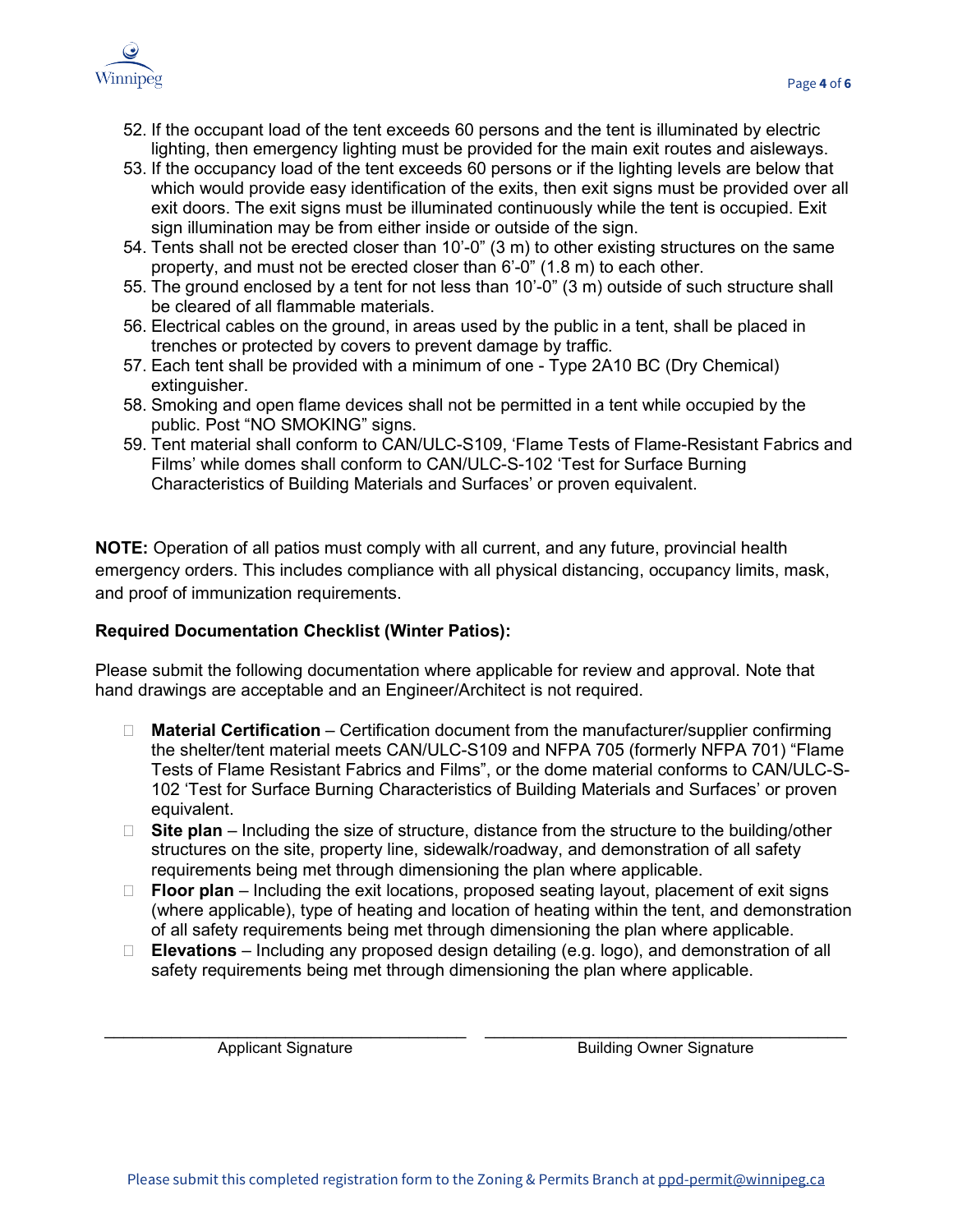

# **Appendix 1**

### **Section 1 Insurance**

### **1 Insurance required**

- 1.01 The Grantee will obtain and maintain during the full term of this agreement a general liability policy of insurance which includes without limitation the following provisions:
	- (a) the City of Winnipeg to be added as an additional insured;
	- (b) the policy to contain a cross liability clause or severability of interest clause;
	- (c) minimum limits of \$2,000,000.00 all-inclusive, including bodily injury & property damage, contractual liability, host liquor liability and products and completed operations;
	- (d) provide for thirty (30) days prior written notice of cancellation; and
	- (e) shall not contain any special limitations on the scope of coverage afforded the City, its officers, officials, employees, agents or volunteers.

### **1 Deductibles**

1.02 All applicable deductibles shall be borne by the Grantee and the Grantee shall pay all deductibles when same become due and payable.

### **1 Certificates of insurance**

1.03 The Grantee shall file with the City an annual Certificate of Insurance at the following address:

Attention: Supervisor of Insurance **The City of Winnipeg** Risk Management Division 3rd Floor - 185 King Street Winnipeg, Manitoba, R3B 1J1

Email: insurance@winnipeg.ca